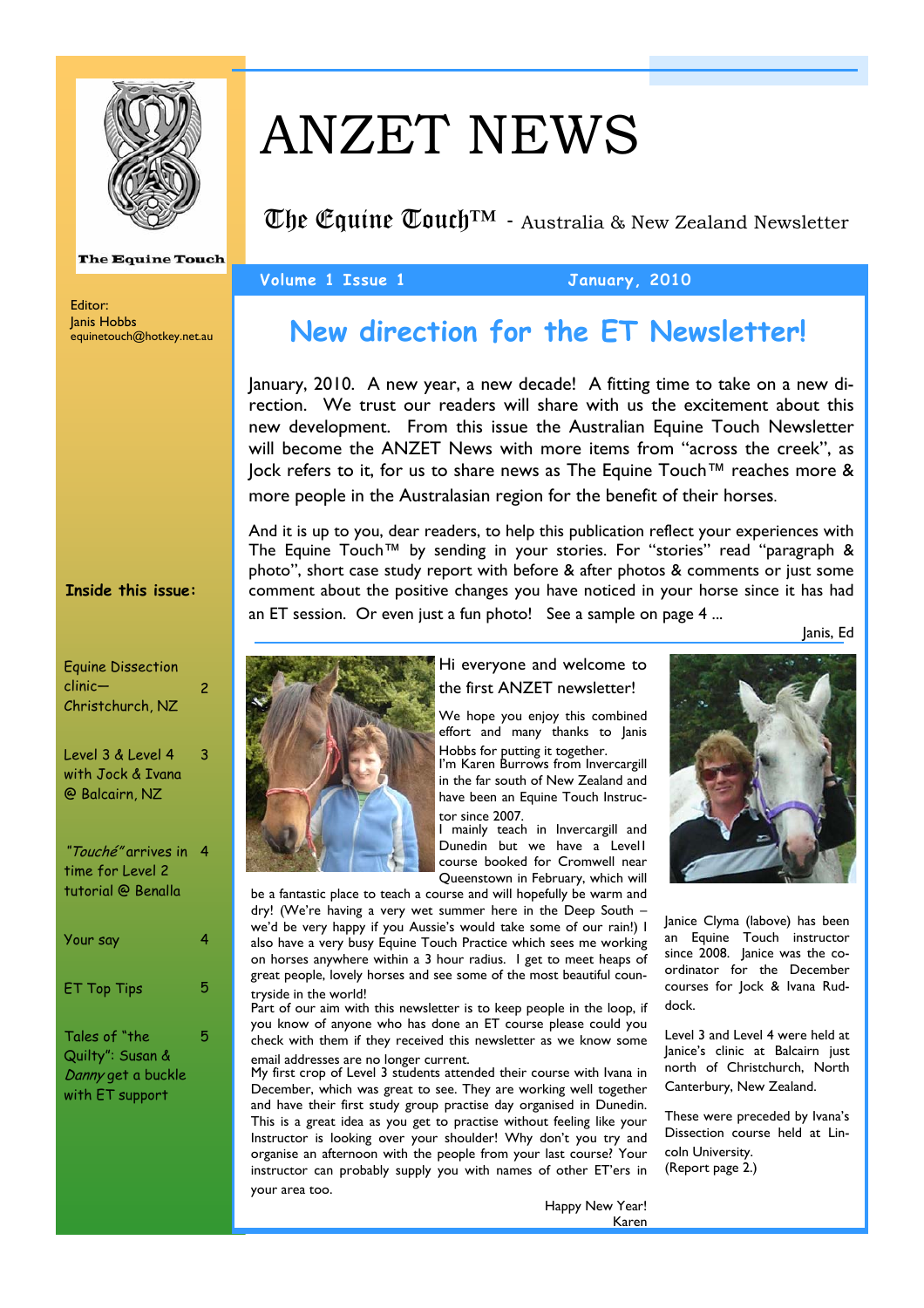### **Volume 1 Issue 1 Page 2**

### **Equine Dissection Clinic – 5-7 December 2009 With Ivana Ruddock, DVM "Brilliant!"**

The time was drawing closer to the start of the equine dissection clinic. I was excited but nervous as I had never seen a dissection of a horse before. I remember the frogs and rabbits at high school and not liking that very much, but my concern was that this was a horse – such a noble animal – how would I cope with seeing it being cut into pieces?

The clinic was being held at Lincoln University, just south of Christchurch, New Zealand. It was only 10 minutes away from where I lived which was a huge bonus as there were people travelling from overseas and from either end of New Zealand. The clinic was for three days, and they were very full days.

There was a nice bunch of people on the clinic, mostly equine touch students and professionals, but also a few other people. We all robed up in our aprons and latex gloves and the clinic began. The horse, a two year old Clydie cross, who had broken his leg, was wheeled out from the chiller storage and into position. Initially I felt a sense of sadness that this animal had died but then Ivana introduced herself and her enthusiasm and passion for what she was doing took over.

I only had a limited knowledge of the muscles and how they all fitted together so it was fairly overwhelming trying to remember all the names. It was an incredible eye-opener to see the thickness or thinness of some of the muscles and just how strong the tendons and ligaments were. To be able to see, first hand, where some of the equine touch moves were performed was excellent and it really cemented what areas to look for on the skin of the horse.

The first day came to an end and I think everyone was feeling full to the brim with information. Being concerned about the death of the horse had faded into being so interested in the horse's inner workings that it was somehow reassuring that this horse hadn't died in vain. It was providing a source of learning for everyone on the course so they could help horses in the future.

The second day arrived and the horse was wheeled out of the chiller again and we began where we had left off the day before. The intestines and organs were removed. That was a smelly experience but with a bit of Vicks Vaporub placed strategically under my nostrils it dulled the smell a bit. It was amazing to see how big the intestines were in the horse and the size of the liver. Both were enormous. I hadn't realised that all the organs were suspended in the gut from the spine. When you think about it, they would have to be suspended from somewhere otherwise the stomach would have a tremendous strain placed upon it.

On the third day we dissected more muscles and then onto the head, legs and hooves. The head and hooves were sliced down the middle. The inside of the horse's head was very intricate with the larynx and pharynx and the hyoid bone being structures I hadn't given much thought to. The brain of this particular horse would have only been the size of a man's fist – very small for such a large animal.

As the clinic drew to a close I was in awe of Ivana and her knowledge and skill in teaching. She kept everybody fascinated for the whole three days even when you're head felt like it was going to explode with all the incoming knowledge. I would highly recommend this clinic to anybody who contemplated doing it in the future. I think a course like this would benefit every horse owner so they could see what muscles were being used in different situations, eg, saddle fitting, hoof imbalances and general movement.

> *Bronwyn Hamilton*  ET Level 3 student



Everyone was riveted by Ivana's presentation. Her enthusiasm for the topic was thoroughly engaging and the extent of her knowledge remarkable.

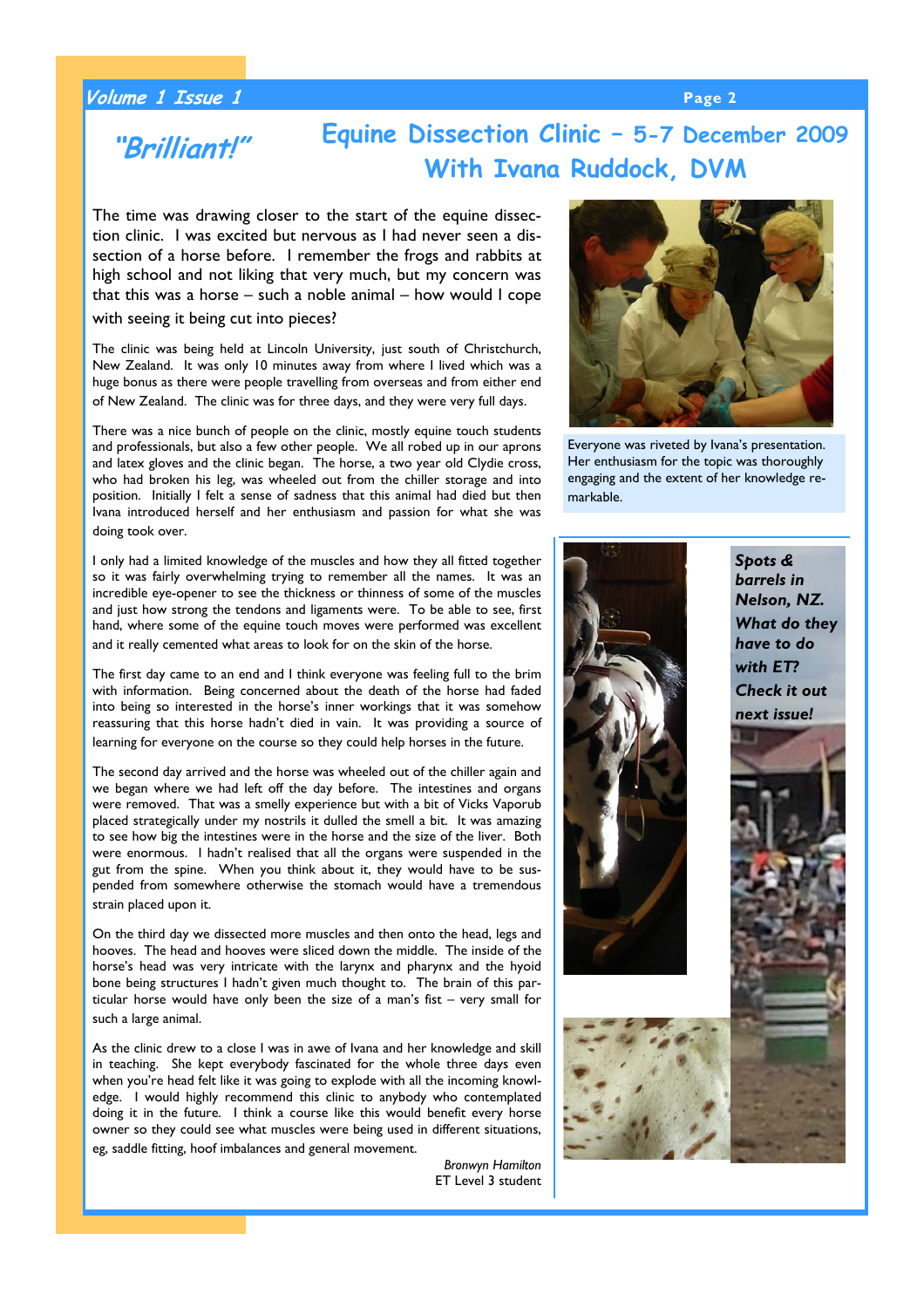**The Equine Touch™ - Australia & New Zealand Newsletter Page 3** 

### **Level 3 & Level 4 – 9-12 December 2009 At Janice Clyma's "Woodhaven" Clinic, Balcairn, NZ**







Back at the motel room Level 3 students, Sarah, Jenny & Tansy, review the Level 2 DVD in preparation for tomorrow's class with Ivana.



Jock Ruddock with Level 4 students, Jamie from the North Island, Annette & Karen from down south, working in teams on the project horses.

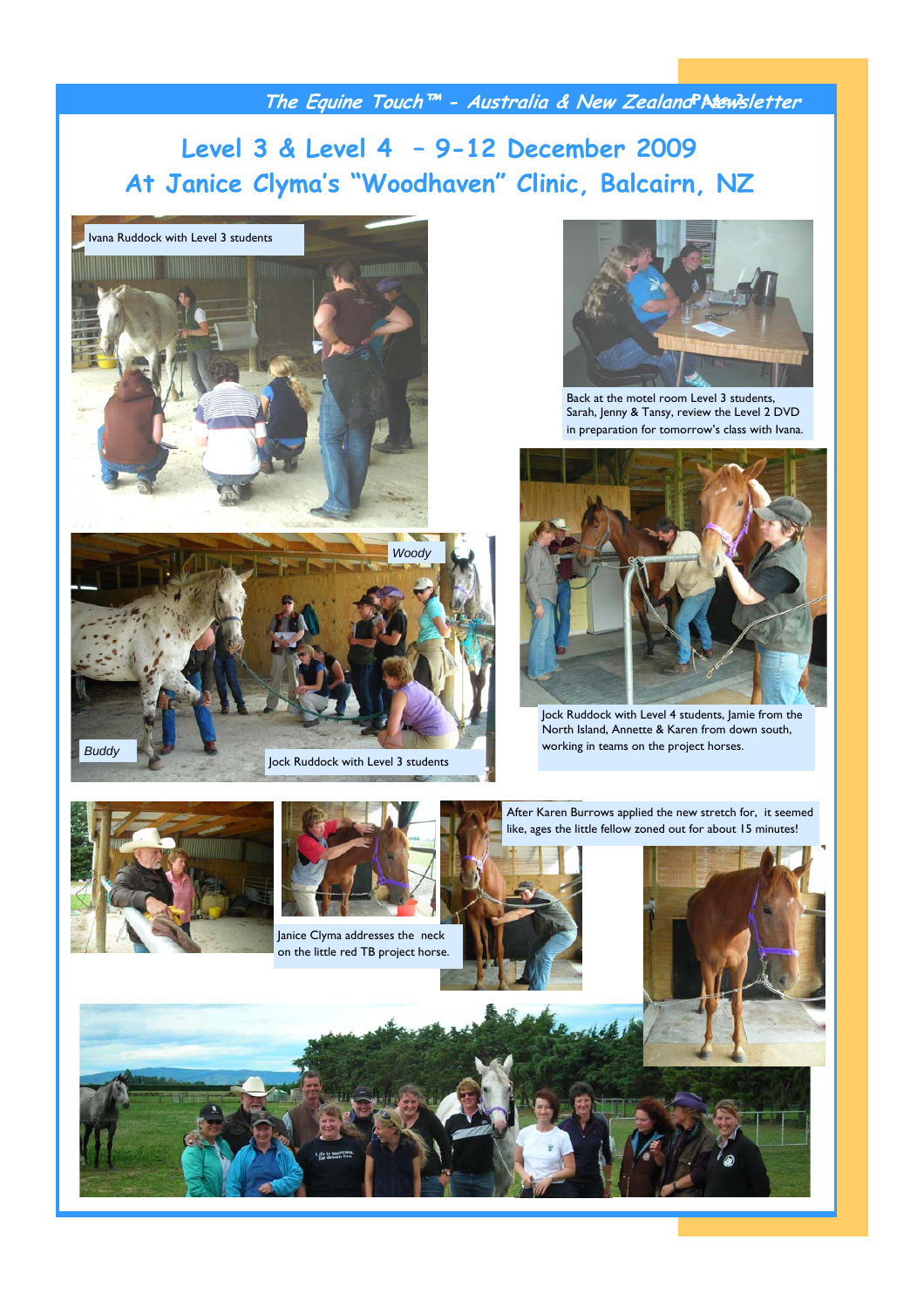### **Page 4 The Equine Touch™ - Australia & New Zealand Newsletter**

### **Touché arrives in time for the Level 2 tutorial 16-17 January, 2010**



Lyndal at work while Wendy minds *Merry* 



Nic & *Sunday*, Sam & *Creamy* waiting in the shady sheep yards for their turn.

A new arrival! Part way through Day 1 of our Level 2 tutorial-gettogether weekend at Wendy Beer's lovely property near Benalla, Victoria, Wendy made the announcement.

We were all quite focused on review & practice but totally understood when Wendy scampered off up the hill to visit the new–born cria as soon as we called a close to the day's proceedings.

Sharing a BBQ & salad for the evening meal rounded out a very satisfactory day. Wendy's fruit-cake and Nicole's chocolate mudcake & berry muffins will not be forgotten! (YUM!) A high standard has been set for morning teas at tutes!

Next time we would like to take up Wendy's offer of trying out her sheep & alpacas with our ET. Maybe Touché will be our subject then!

For this time thank you to Sam & Nicole for bringing *Creamy* & *Sunday* along to take their turns with Wendy's horses, *Merry*, *Lulu* & 38 year old *Patch* to provide a variety of learning experiences. Thank you to Wendy & Shirley for making the property available for a fun and educational weekend in preparation for Level 3 in Wagga

Wagga, NSW next month, February. See you all there!

*Instructor: Janis Hobbs*



*Butt butt...(or) what are we doing here, Deb? Can I help, huh, can I?*

### YOUR SAY: What is *YOUR* ET story? Email your story & photo to Janis by 15th of each month to equinetouch@hotkey.net.au



Photos courtesy Katherine Waddington, Wadi Farm, Nannup, WA & Debra Ryan, ET Practitioner

Hello, Janis, Thought you might like some funny photos of what we are up to in Western Australia. This little filly is a beauty and one of my favourite clients.

Debra Ryan ET Practitioner